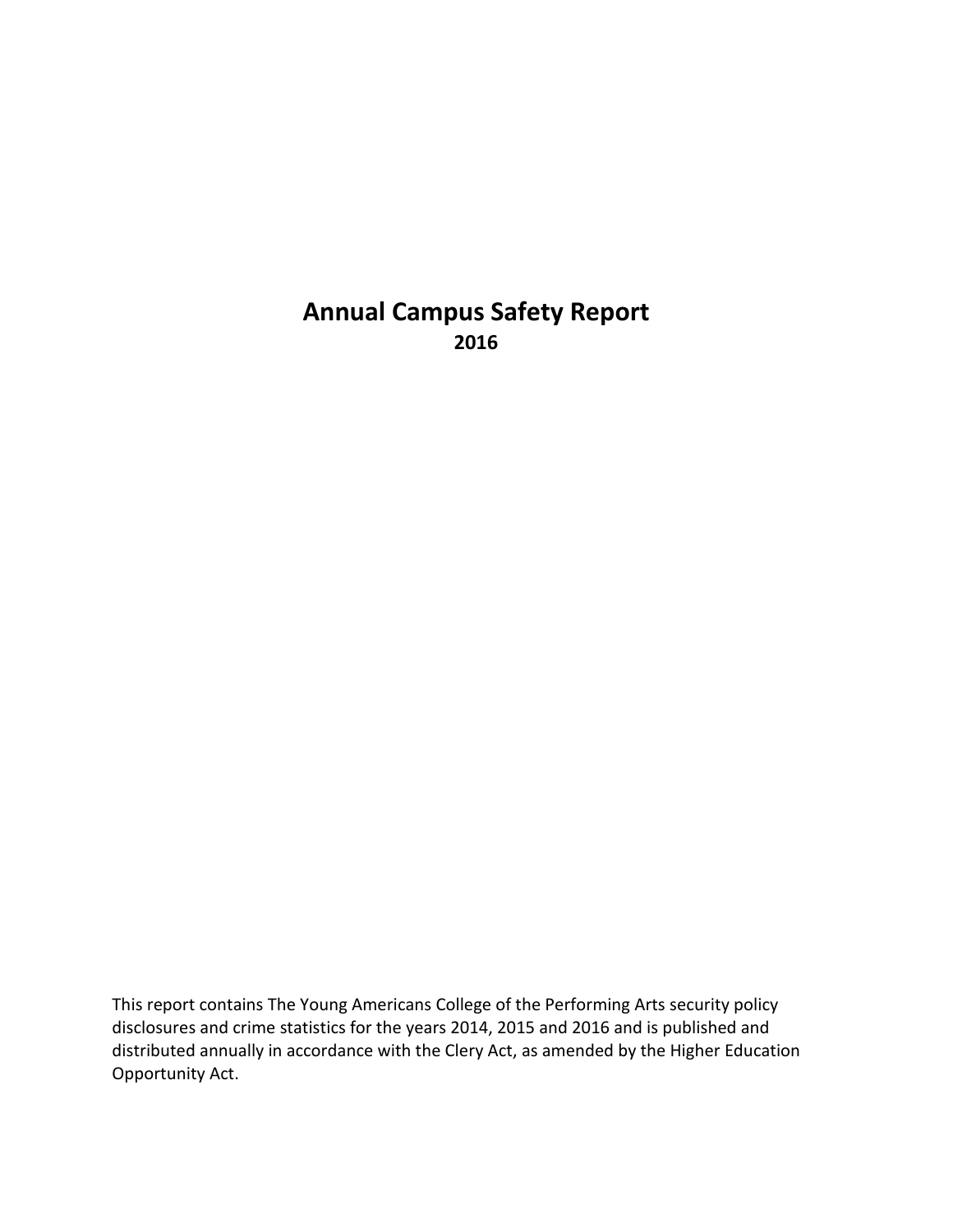# **Reporting Annual Disclosure of Crime Statistics**

The Young Americans College of the Performing Arts is a diverse community approximately 300 students, faculty and staff. The College is committed to providing a learning and working environment that is safe and promotes creativity and growth for all who study and work here. The cooperation and involvement of students and employees in campus safety programs are necessary in creating an environment conducive to learning and growth. In accordance with the Jeanne Clery Disclosure of Campus Security Policy and Campus Crime Statistics Act (Clery Act), as amended by the Higher Education Opportunity Act, The Young Americans College of the Performing Arts is required to disclose crime statistics for the previous three calendar years as part of a campus security report to be published annually by each institution. These statistics are gathered from local law enforcement, and school officials who have significant responsibility for campus safety.

Each year, YACPA College's Jeanne Clery Disclosure of Campus Security Policy and Campus Crime Statistics Report is compiled by the dean of students and distributed to every student and employee. The report is also available to prospective students and employees at their request. Employees and students receive an individual notice of the report's availability, including a brief description of the information contained in the report, the direct link to the report, and a statement that the College will provide a paper copy upon request. This same notice is included in the materials given to prospective students and in new-hire orientation. The report may also be found on the Institution's public website, located at: http://www.yacollege.org. In addition, copies of the report may be obtained by contacting the

# director of administrative services at The Young Americans College of the Performing Arts, 1132 Olympic Dr. Corona CA 92881, or via phone at 714 306 8464.

# **Geography**

- A. "Campus" is defined as the physical buildings and surrounding parking lots of 1112, 1128 & 1132 Olympic Drive, Corona, CA 92881.
- B. "Off-Campus sites" include any apartment in which The Young American, Inc. or The Young Americans College of the Performing Arts is a signatory on the lease, or any building or facility such as rehearsal halls, recording studios, schools, hotels, theatres or arenas while activities organized by The Young Americans, Inc. are being conducted.

# **Procedures for Reporting an On-Campus Crime or Emergency**

Students, faculty, staff, and guests of YACPA are strongly encouraged to report all crimes and other public-safety related incidents to campus safety authorities as follows:

- All life-threatening emergencies and serious crimes requiring immediate assistance should be reported by first dialing 911 and then notifying the dean of students, dean of administrative services, or V.P. of operations.
- Other crimes and safety related incidents should be reported to the dean of students, dean of administrative services, or vice president of operations. This includes any individuals acting suspiciously or other questionable activities observed on campus.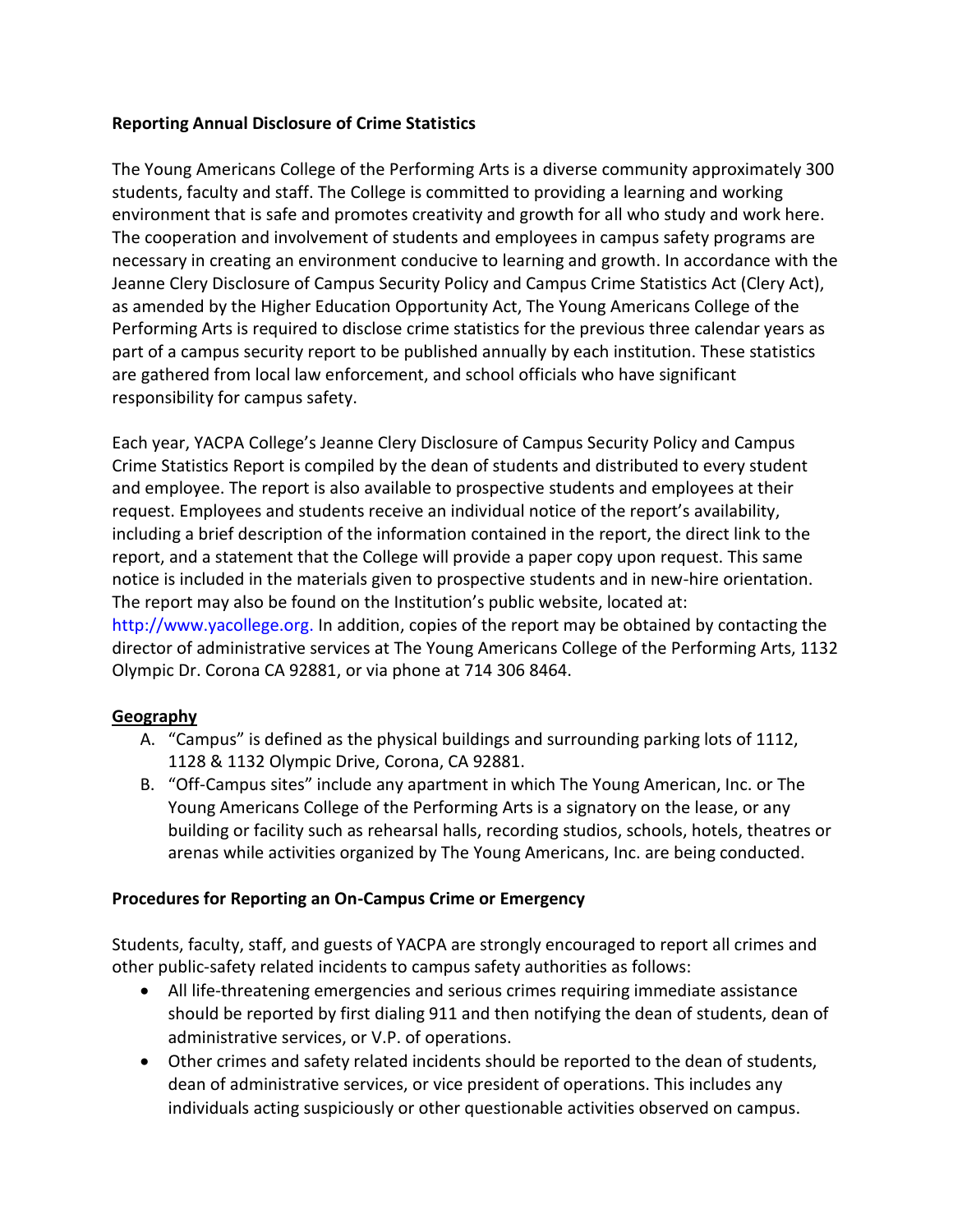On-Campus Emergency Contacts During the day - Office Line: (951) 493 6753

• Travis Goode, Dean of Students

•

- Mike Krauss, Dean of Administrative Services
- Don Strom, Vice President of Operations

# *Please Note: After 5pm all incidents should be reported to the Resident Advisor Student Services Line – (951) 642 2662*

When reporting a crime, every effort should be made to preserve any evidence for the investigative authorities. Also, when dialing 911 for immediate assistance, callers are reminded to remain calm and be prepared to provide a clear location for the emergency response authorities.

YACPA employees who observe or become aware of an alleged incident or crime involving an YACPA student, campus visitor or employee are required to report it to the dean of students, dean of administrative services, or V.P. of operations.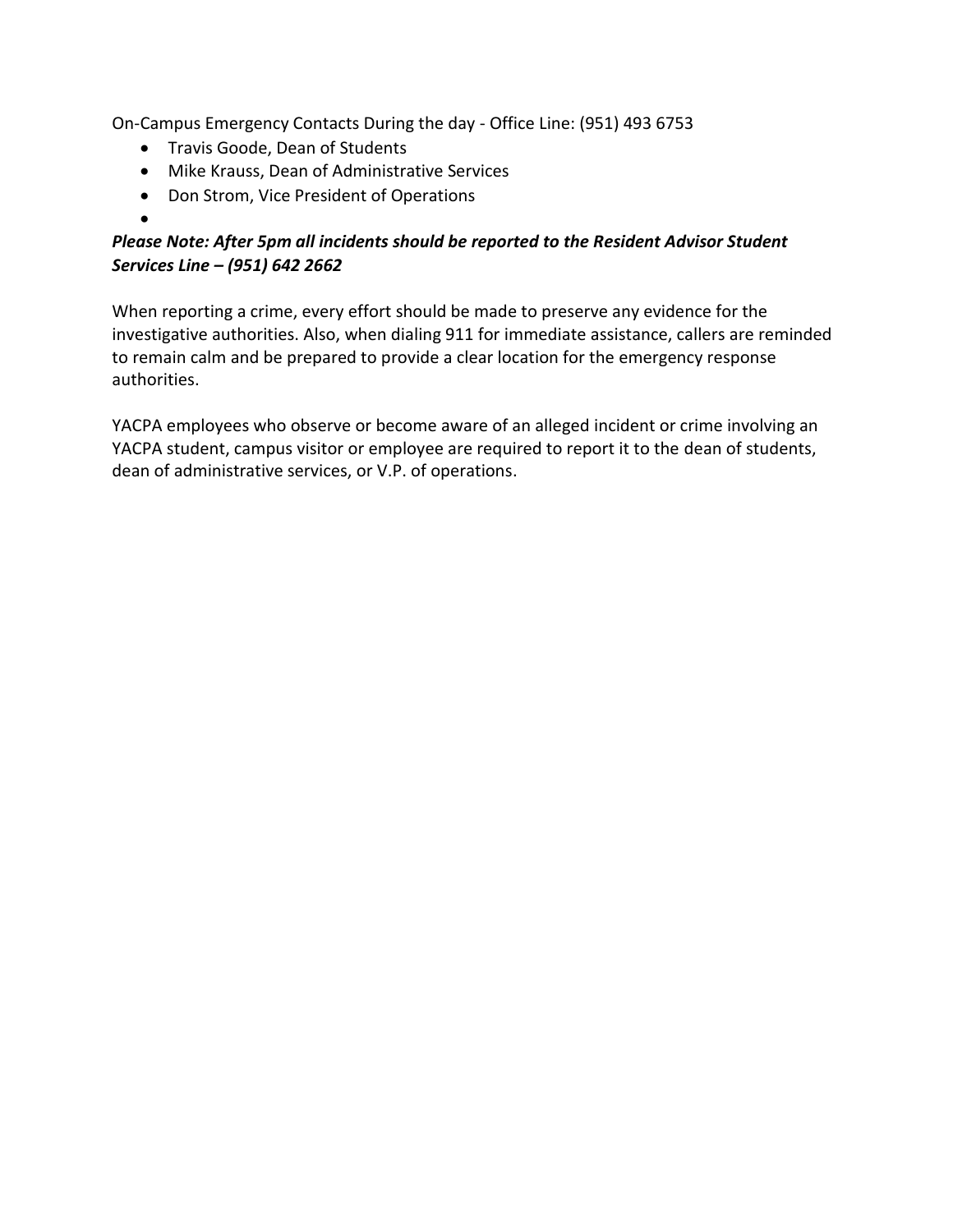### **COLLEGE POLICIES AND PROCEDURES**

The following pages contain the policies and procedures which apply to the college's operations.

Additional policies and procedures can be found in the master policy and procedure handbook, available upon request in the administrative office. An electronic version will be available through [www.yacollege.org.](http://www.yacollege.org/)

#### **POLICY JURISDICTION**

The policies of The Young Americans, Inc. extend to all Board members, employees, students, members, faculty and staff. They pertain to any policy violation committed on campus, at offcampus sites, or in any other setting in which the individual has a reasonable expectation of receiving protection under The Young Americans, Inc. policies.

#### **SEXUAL HARASSMENT POLICY**

All students, members, staff and faculty have the right to attend to their educational pursuits or jobs free from sexual harassment. The Young Americans strongly upholds and supports all local, state and federal laws pertaining to sexual harassment.

Sexual harassment is defined as "unwanted sexual advancements, requests for sexual favors, and other verbal or physical conduct of a sexual nature when submission to, or rejection of, unreasonably interferes with an individual's employment or educational endeavors, or creates a hostile, or offensive work or learning environment."

#### **SEXUAL ASSAULT POLICY**

Philosophy behind the Policy: Any sexual offense is a significant issue that affects all members of The Young Americans community. While is it the belief of The Young Americans that education is key to changing attitudes and beliefs which perpetuate sexual offenses, in particular sexual assault and rape, disciplinary policies can also play a major role. Furthermore, it is the timely and professional handling of such matters that creates an overall perception of The Young Americans' responsiveness to and concern for its members.

Because of the nature of the acts, rape and sexual assault frequently go unreported. It is The Young Americans desire to create a supportive climate that will encourage survivors and complainants to report incidents. While no one course of action is recommended, formal reporting of these incidents is the only mechanism by which offenders can be officially sanctioned, thereby reducing the risk of repeat occurrences.

**The Policy:** The Young Americans seeks to provide a working and learning environment that emphasizes interaction among all members of The Young Americans in a manner that is founded in mutual respect, cooperation, and understanding and thus regards any act of sexual abuse to be especially heinous and a violation of the very core ethical beliefs of The Young Americans. Any form of sexual offense is a violation of both The Young Americans' codes of conduct and state and federal criminal statutes.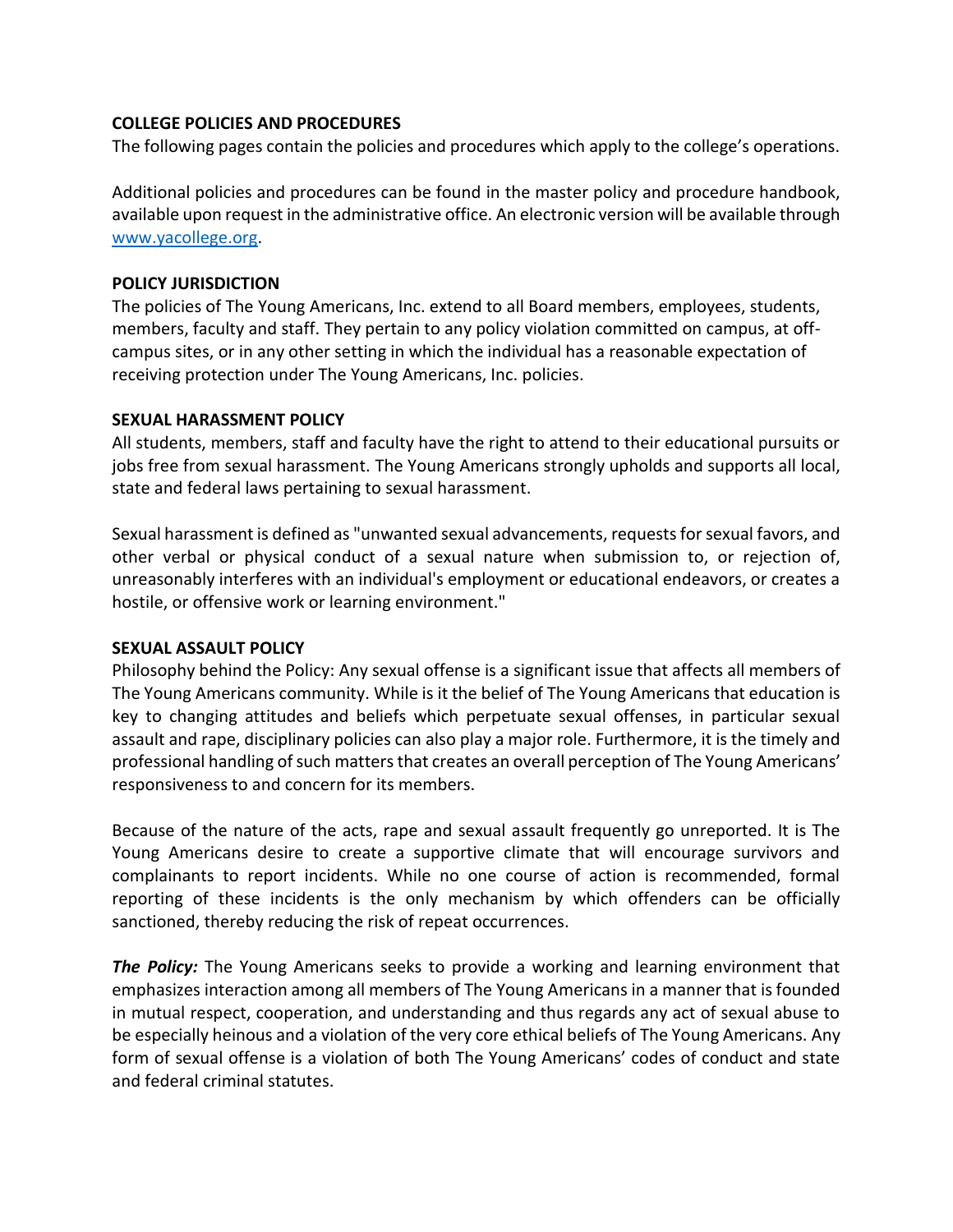The Young Americans acknowledges its duty to protect local citizens, students, officers and employees and thus maintains the policy of notifying appropriate law enforcement agencies of any incident of sexual abuse that is reported to The Young Americans officials with consent from the survivor. In case of a minor who is the survivor of sexual abuse The Young Americans has a legal and ethical duty to inform the local law enforcement agency regardless of consent.

This policy has been created in a proactive and preventive manner to ensure a campus environment that is free of these incidents. It is not meant to be an equal alternative to the criminal justice system.

When these offenses do occur, the focus of this policy is to provide due process for all parties involved and to ensure that the complainant is not further victimized by institutional procedures.

For the purposes of this policy and pursuant to the California Education Code (§94385(c)) "sexual abuse" includes, but is not limited to rape, forced sodomy, forced oral copulation, rape by foreign object, sexual battery, or threat of sexual assault.

*Confidentiality:* The Young Americans will treat information that it receives in a manner that respects both the sensitivities of the complainant and the rights of the accused. Recognizing that rape/sexual assault are, by their nature, violent, criminal acts that violate the security of the entire campus community, there may be instances where it is The Young American's ethical and legal responsibility to disclose information regarding the circumstances related to a specific incident to The Young Americans community. In such cases, any notification to the campus community will be a general warning regarding a reported incident. If the complainant is a minor (under 18 years old), the law requires disclosure to law enforcement authorities.

In the case of a student, member, faculty, staff or parent request for information regarding a reported incident The Young Americans will confirm or deny the reporting of an incident and disclose The Young Americans' response to the reported incident. Under no circumstances will any information, which may reveal the identity of any survivor or accused individual, be disclosed.

In guaranteeing the confidentiality of the survivor and the accused The Young Americans will retain a policy of no comment to any member of the press who requests information regarding the incident.

**Parallel Civil Suit and Criminal Prosecution:** The complainant making a formal report has the option to pursue both The Young Americans sanctions against the accused and criminal and/or civil actions.

### **FIREARMS AND WEAPONS**

The use and possession of firearms, knives or weapons is prohibited on College property or leased property by any person on campus. Active law enforcement professionals are excluded from this policy.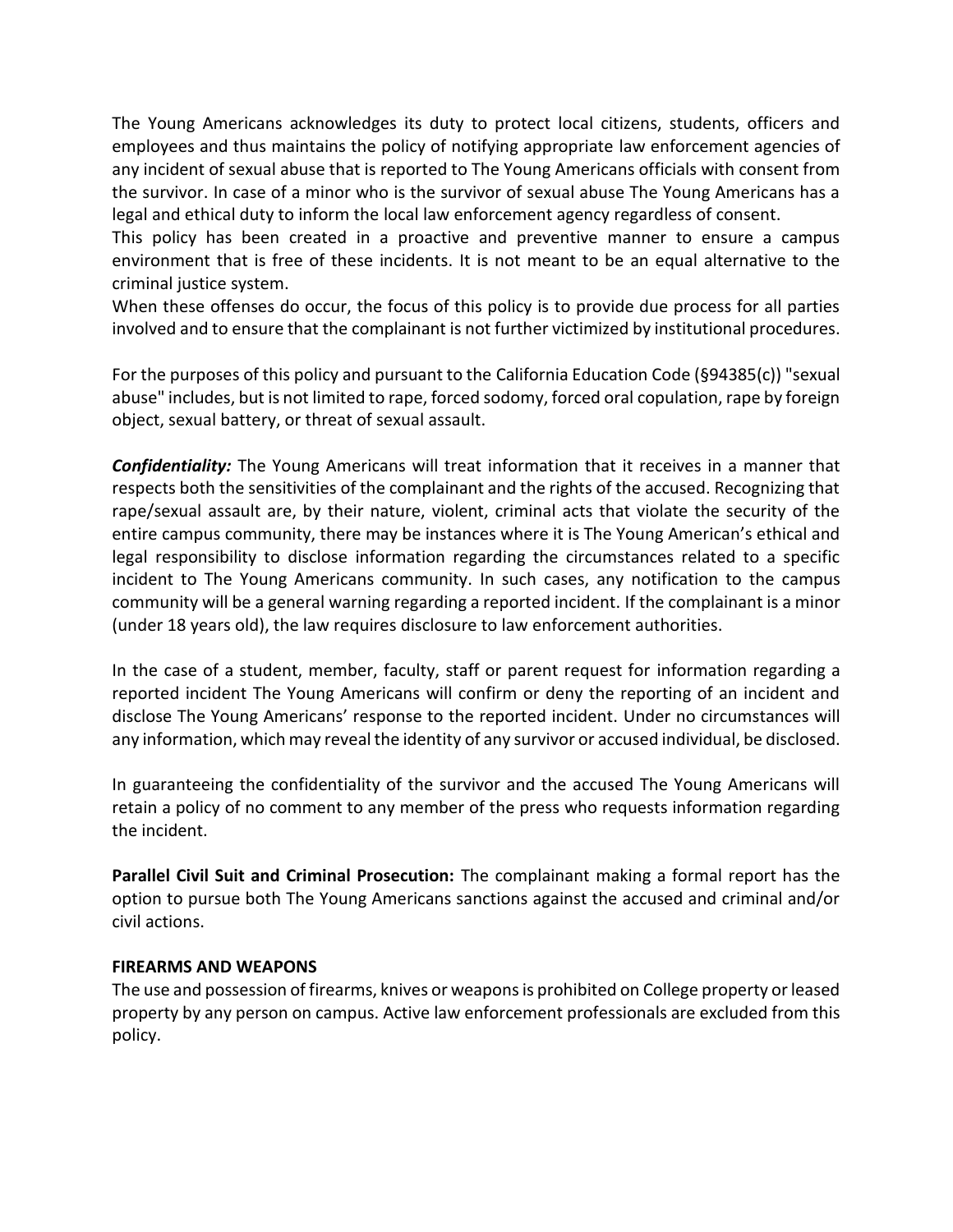#### **DRUGS & ALCOHOL**

The misuse of drugs (unlawful possession, use, sale or distribution) is a violation of Federal and California State laws. California law also prohibits the purchase, public consumption or possession of alcoholic beverages by people under the age of 21. The misuse of drugs and/or alcohol is prohibited on the College property.

On campus and/or clinical laboratory/agency misuse of drugs or alcohol is subject to The Young Americans College of the Performing Arts disciplinary action. Any behaviors which suggest drug or alcohol impairment may result in a requirement for a student to submit to drug screening at his/her own expense.

### **SMOKING**

This College is a smoke-free campus. The use of tobacco products including but not limited to cigarettes, cigars, and pipe smoking is prohibited on the college property. The property includes all buildings, grounds and parking lots.

### **Timely Warnings and Emergency Notification**

In accordance with the Clery Act, schools must provide timely warnings in response to crimes that pose a continuing threat to the school campus. These warnings must be provided in a manner that is timely and that will aid in the prevention of similar crimes. Under the regulations, schools must not disclose the names and personally identifying information of victims when issuing a timely warning. However, in some cases to provide an effective timely warning, a school may need to provide information from which an individual might deduce the identity of the victim. The school will take each incident on a case-by-case basis, and will take all necessary steps to protect the identity of the victim whenever possible. In situations where the reported Clery crime constitutes an on-going or continuing threat in the judgment of the Dean of Students, Dean of Administrative Services, VP of Operations, or the president of VACPA, a campus-wide "timely warning" will be issued. The warning will be issued through the College e-mail system to students, faculty, and staff and/or will be posted on the campus bulletin boards, as appropriate. Depending on the circumstances of the crime or when a situation does not pose an immediate on-going threat, notification may be sent after-the-fact to inform members of the campus community with the intent to increase awareness of campus safety.

If a significant emergency or dangerous situation involving an immediate threat to the health or safety of students or staff occurring on campus exists in which students and staff are in danger, an immediate announcement will be made over the college's telephone intercom system by the Dean of Students or designee, and an alert will be sent via the college's emergency notification system. The announcement will notify the campus community of the emergency and the steps to follow. The safety of students and employees is of the utmost importance; if in the judgment of the police, it is better to postpone making the announcement to assist a victim, or to contain, respond to, or otherwise mitigate the emergency, the College will do so until it is determined to be safe. Police authorities will be contacted for assistance. Individuals on campus are strongly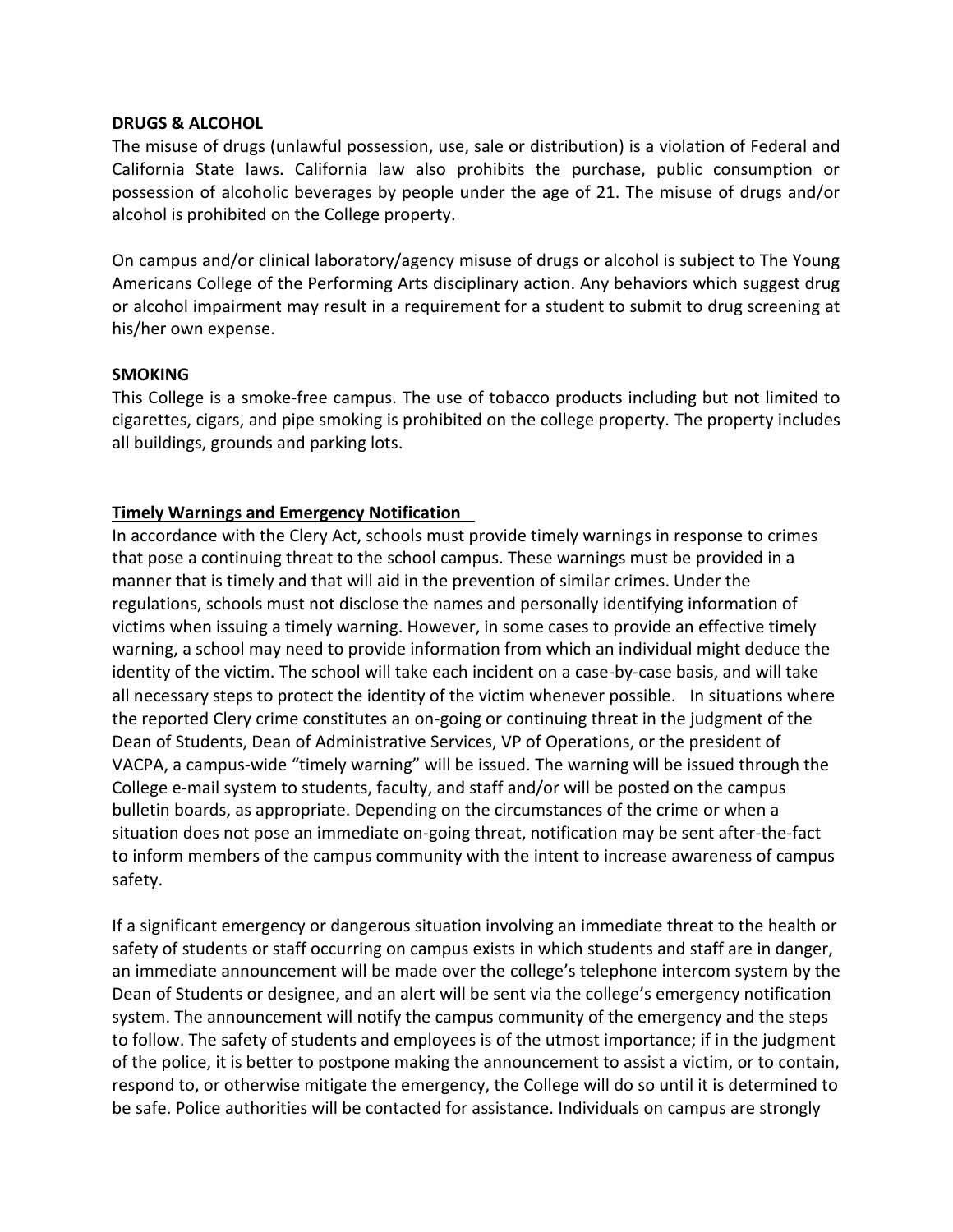encouraged to remain calm and not to exit the building unless they have been directly instructed to do so.

Anyone with information warranting a timely warning or emergency notification should report the circumstances immediately to the Dean of Students, Dean of Administrative Services, or VP of Operations by phone at 951) 493 6753 or in person at the main building located at 1132 Olympic Dr. Corona CA 92881

# **Security and Access**

During normal operating hours (8 AM  $-$  12 AM), the campus is open to students, employees, contractors, guests, and invitees via keypad entry or the public entrance at the administration building. During non- operating hours, access the campus is by a representative of campus administration. In the case of periods of extended closing, the College will admit only those people with prior approval to all College facilities. Emergencies may necessitate changes to any posted schedules. Areas identified as safety concerns, if any, are examined to determine if there are measures which could be taken to make improvements. Security issues such as lighting, landscaping, locks, alarms, and communications are reviewed with safety concerns in mind.

# **Campus Law Enforcement Authority**

YACPA College does not have a campus security department. Local law enforcement does patrol the areas near campus but there is no written agreement or contract providing for this service. All crime victims and witnesses are strongly encouraged to immediately report any crime to local law enforcement by calling 911. YACPA does not have a memorandum of understanding with any law enforcement agency.

# **Tips for Calling 911**

Whenever help is needed in an emergency, **Call 911**.

- Stay calm and speak clearly.
- State your emergency.
- Give your name and the address and phone number from which you are calling.
- Allow the 911 dispatcher to direct the conversation.
- Answer the dispatcher's questions clearly and calmly.
- Follow any directions the dispatcher gives you.
- Listen carefully and ask questions if you do not understand.
- Remain on the telephone. Do not hang up until directed to do so by the dispatcher.

# **Evacuation Procedures**

In the event of an emergency, director or executive level employee will determine if it is necessary to evacuate the campus. If a complete evacuation is necessary, the designee will make an immediate announcement over the college's telephone intercom and an alert will be sent via the college's emergency notification system signaling to staff and faculty to inform students and begin exiting the buildings. If only a portion of the campus needs to be evacuated,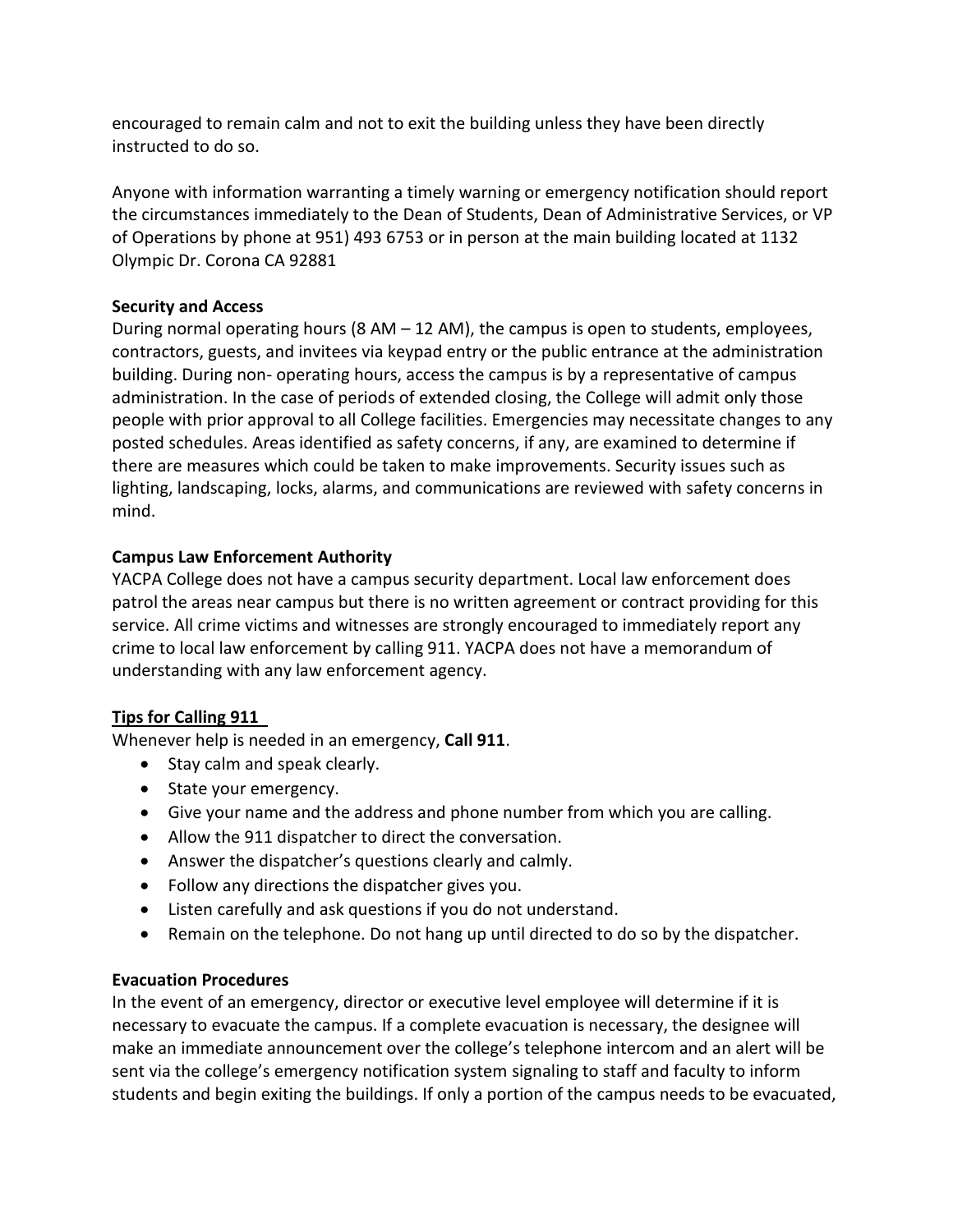the designee will communicate directly with the staff and faculty who are involved.

# **When evacuating the buildings:**

- Take personal belongings.
- Walk (*do not run*) to the nearest stairway or exit.
- Exit the building and proceed to the designated evacuation location.
- Leave walkways and driveways open and clear for arriving fire and rescue personnel.
- Follow directions given by fire, police, or rescue personnel.
- Do not leave the evacuation location until you are told is it OK to do so.
- •

# **Procedures for Staff/Instructors:**

- Remain calm and instruct students to exit the building following the procedure outlined above.
- Secure assistance for any students who may need help exiting the building due to physical limitations.
- Prior to exiting, make sure that the classroom is empty and the door is closed.
- Bring the attendance roster to the designated evacuation location and verify that all students who are in attendance that day are accounted for.
- Instruct students to remain in the evacuation location until they are told it is OK to leave.
- If there is a first aid/emergency kit in your work area, take it with you to the evacuation location.

# **Designated Evacuation Location**

The designated meeting place is located at the north end of the main parking lot, furthest away from the buildings. A staff member or designee will adjust the evacuation location as necessary to best ensure the safety of all.

# **Fire**

# **In the event of a fire in the building:**

- Activate the fire alarm immediately.
- Call 911.
- Contact the Emergency Coordinator immediately.
- Evacuate the immediate area following the evacuation procedure outlined above. **Clothing Fires – STOP, DROP and ROLL**
- If clothing catches fire, *do not* run!
- Immediately drop to the floor and roll repeatedly to extinguish the flames, covering your face with your hands to protect it from the flames.

# **Fire Extinguishers**

Fire extinguishers are located throughout each building in hallways, classrooms, mechanical rooms, and other areas. Report missing, discharged or damaged fire extinguishers to the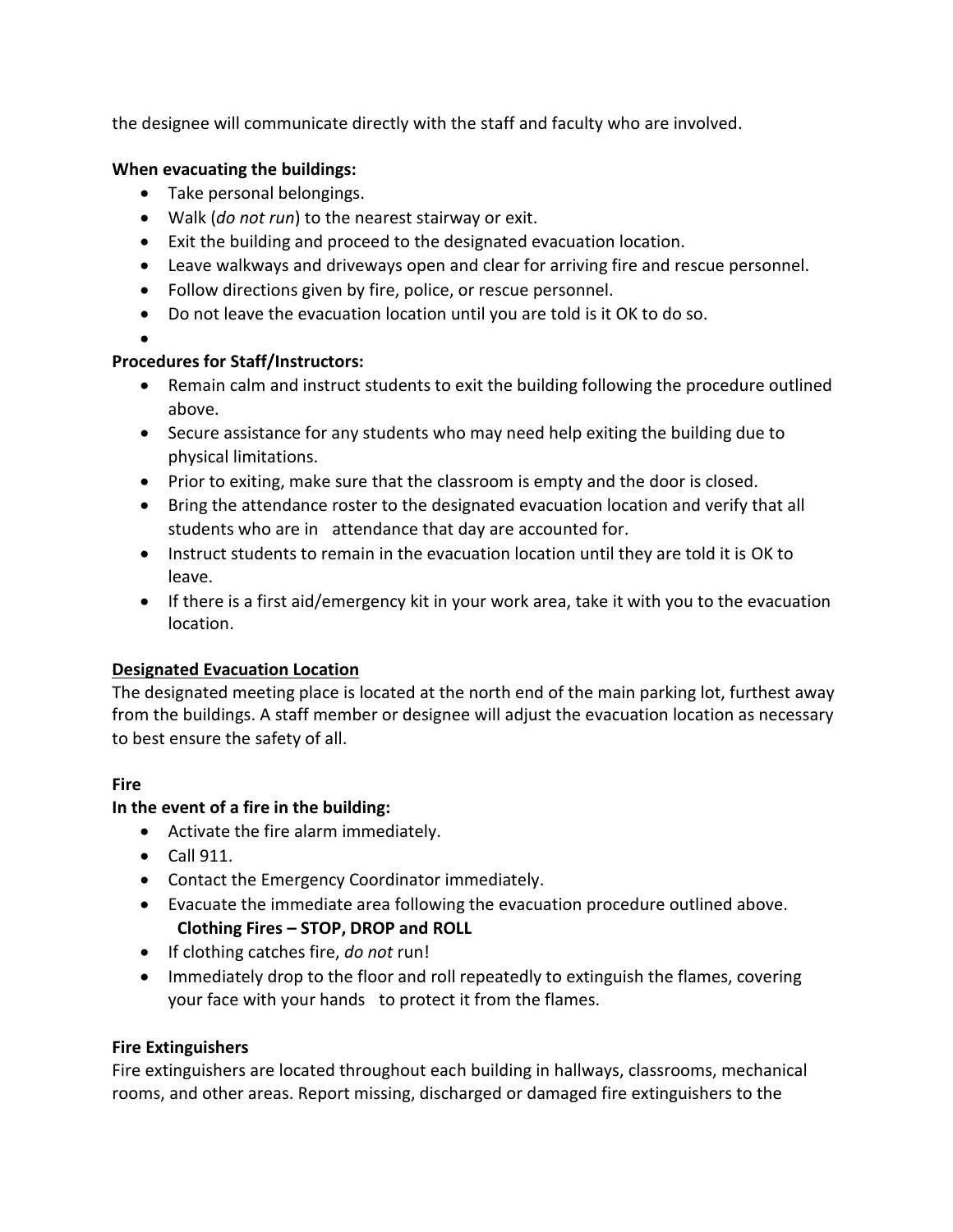director of operations as soon as possible. If a fire extinguisher is used, do not return it to its cabinet or bracket. Report the used fire extinguisher to the Dean of Administrative Services or VP or Operations immediately so it can be replaced.

## **Earthquake**

## **If you are inside at the time of an earthquake:**

- Immediately move away from windows and take cover under something sturdy such as a table or desk.
- Cover your head with your arms to protect your face.
- If you cannot reach cover, brace yourself in an interior doorway or crouch in an interior corner away from windows, shelves or cabinets.
- Do not try to go outside.
- Remain in the building until the need for evacuation is considered necessary.
- When evacuation is necessary, follow evacuation procedure outlined above.

# **If you are outside at the time of an earthquake:**

- Move away from the sides of buildings, overhead wires, or other hazards.
- Stay clear of any wires that have fallen, exposed pipes or other hazards.
- Do not light fires or matches due to possible gas leaks.
- Proceed to the designated evacuation location.

## **If you are driving at the time of an earthquake:**

- Pull over to the side of the road and stop.
- Avoid overpasses and power lines.
- Stay inside the vehicle until the shaking is over.
- Be prepared for aftershocks.

### **Bomb Threat/Explosive Device**

Take any bomb threat seriously and report it immediately to the Dean of Students, Dean of Administrative Services, or VP of Operations.

### **If a written threat is received:**

- Call 911 immediately.
- Contact the Dean of Students, Dean of Administrative Services, or VP of Operations immediately.
- Do not handle the note any more than necessary.
- Place the note in an envelope to preserve possible fingerprints.

### **If the threat is made over the telephone:**

- Note the exact time of the call.
- Attempt to write down the exact words of the caller.
- Ask the caller to repeat information.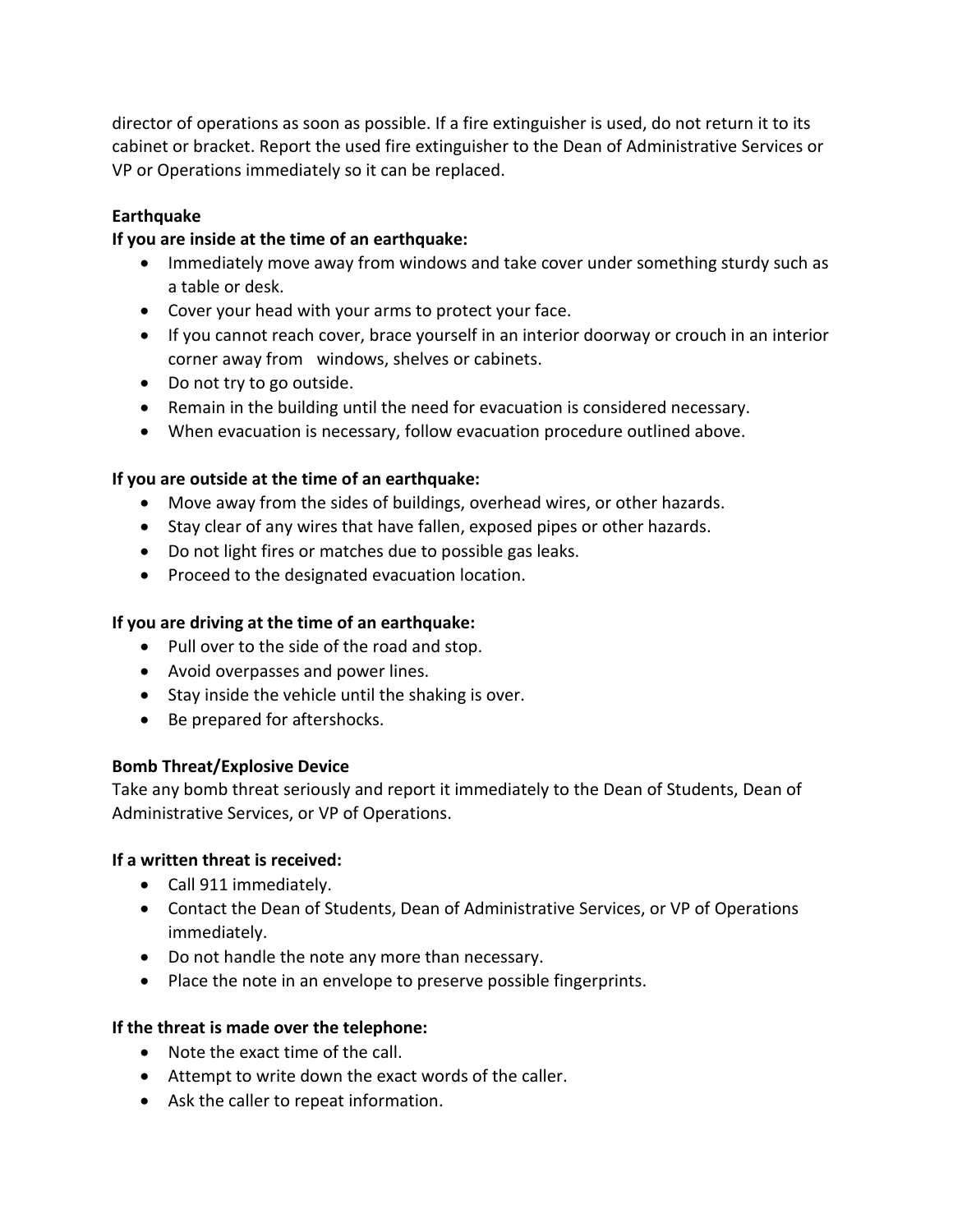- Try to get information about where the bomb is planted, when it may be detonated, etc.
- Ask specific questions: when, where, what, who, why.
- Make notes of the caller's voice: male/female, accent, use of unusual phrases, tone, etc.
- If possible, signal to another person (i.e. write a note) that the call is a bomb threat.
- Call 911 immediately.
- Contact Dean of Students, Dean of Administrative Services, or VP of Operations immediately.
- Do not attempt to physically locate or verify the placement of the device.

# **If a suspected explosive device is found on campus, DO NOT touch it:**

- Call 911 immediately.
- Contact the Dean of Students, Dean of Administrative Services, or VP of Operations immediately.
- Evacuate the immediate area following the evacuation procedure outlined above, directing the flow of traffic away from the area where the device may be located.
- Do not use walkie/talkies or cell phones in the suspected vicinity of the bomb as transmission may detonate the device.

### **Medical Emergencies**

- A student or employee who observes an injury or who becomes injured while on campus grounds should immediately report the incident to a staff member. The staff person receiving the report will determine the immediate needs of the victim and will decide to address those needs as appropriate.
- In the event of a life-threatening medical situation, call 911 immediately. Conditions may include (but are not limited to): severe chest pains, severe burns, hemorrhaging, severe head injuries, and open (compound) fractures.
- When there is an individual who is, ill or injured, the following steps should be taken:
	- o Keep the victim as comfortable as possible.
	- $\circ$  Do not move the victim any more than is necessary for his/her safety.
	- o Never administer liquids to an unconscious victim.
	- o Do not remove objects that may be embedded in the victim's skin.
	- o Secure the accident scene.

# **Persons Acting Suspiciously**

If a person is acting suspiciously on or near campus property:

- Notify the Dean of Students, Dean of Administrative Services, or VP of Operations immediately.
- Provide a complete description of the person, including what he/she was doing, his/her last known location and direction of travel.
- Call 911 to make a report.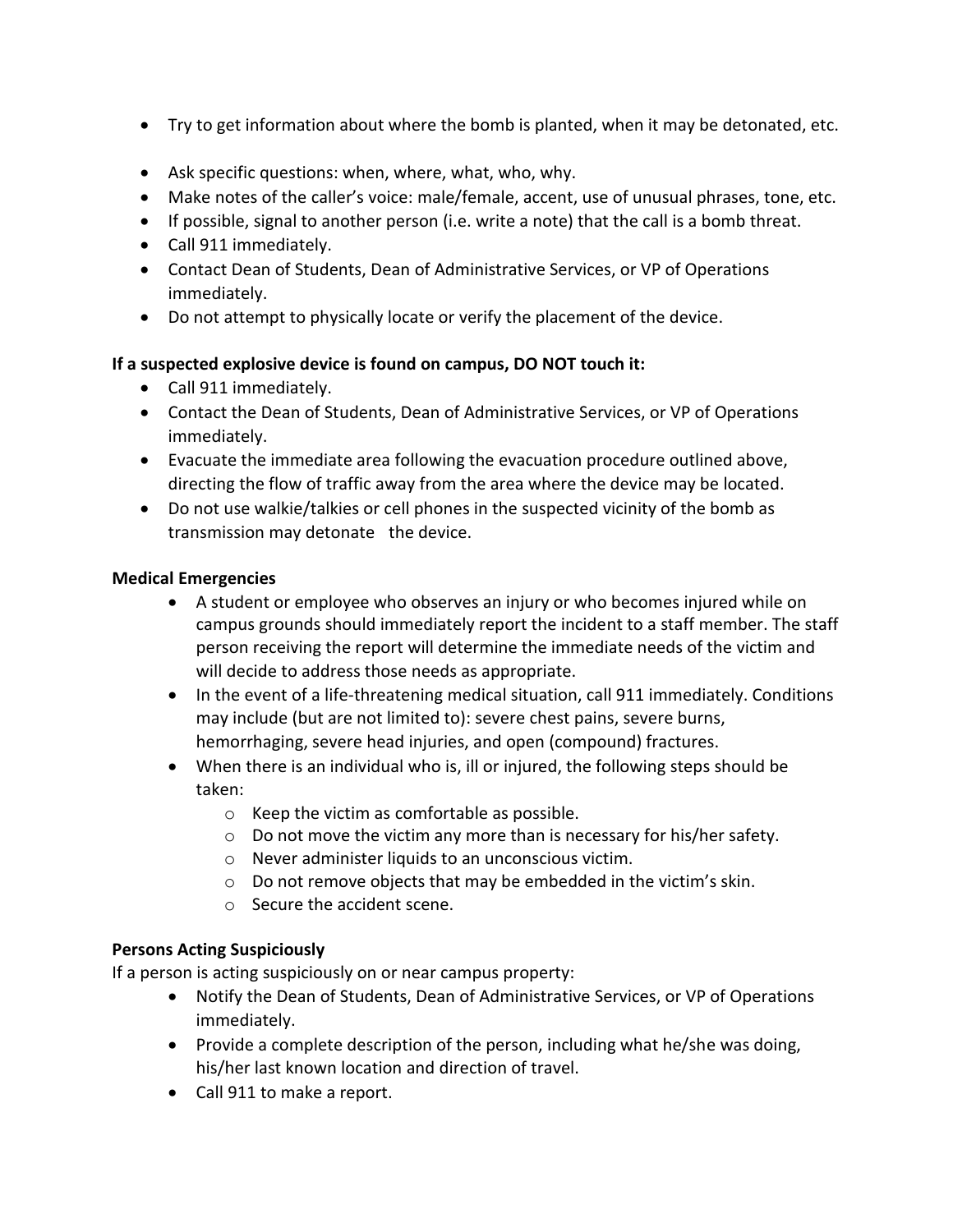# **Incident Reporting**

It is the responsibility of the personnel officer (Vice President of Operations) to keep accurate records of injury reports, safety records, and other related records. Please refer to policy on Safety, Emergency and Reporting Injuries for more information.

### **Annual Disclosure of Crime Statistics**

YACPA College's Clery Act crime reporting for the 2014-2016 timeframe appears below.

| <b>Criminal Offense</b>           |   | 2014 2015 2016 |   |
|-----------------------------------|---|----------------|---|
| Murder/Non-negligent manslaughter | 0 | 0              | 0 |
| Negligent manslaughter            | 0 | 0              | O |
| Sex offenses – forcible*          |   |                |   |
| Rape*                             | 0 | O              | O |
| Fondling*                         | O | O              | O |
| Sex offenses – non-forcible*      |   |                |   |
| Incest <sup>*</sup>               | 0 | 0              | O |
| Statutory rape*                   | 0 | 0              | O |
|                                   |   |                |   |
| Aggravated assault                | 0 | 0              | 0 |
| Robbery                           | 0 | O              | ი |
| <b>Burglary</b>                   | 1 | 1              | 0 |
| <b>Motor Vehicle Theft</b>        | O | O              | O |
| Arson                             | Ω | O              | O |

| Hate Crimes - 2016 Occurrences of Reported Crimes Based on Categories of Bias |                      |          |                |               |   |   |                                             |  |
|-------------------------------------------------------------------------------|----------------------|----------|----------------|---------------|---|---|---------------------------------------------|--|
|                                                                               | 201<br>6<br>Tota Rac |          | <b>Religio</b> | <b>Sexual</b> |   |   | orientatio Gende Disabilit Ethnicity/Nation |  |
| <b>Criminal offense</b>                                                       |                      | e        | n              | n             |   | у | al Origin                                   |  |
| Murder/Non-negligent<br>manslaughter                                          | 0                    | 0        | 0              | 0             | 0 |   |                                             |  |
| Negligent manslaughter                                                        | 0                    | 0        | ∩              | 0             | 0 |   |                                             |  |
| Sex offenses - forcible*                                                      | 0                    | 0        | ∩              | 0             | 0 | 0 | 0                                           |  |
| Rape*                                                                         | 0                    | $\Omega$ | 0              | 0             | 0 | 0 | 0                                           |  |
| Fondling*                                                                     | 0                    |          |                | 0             | 0 |   | 0                                           |  |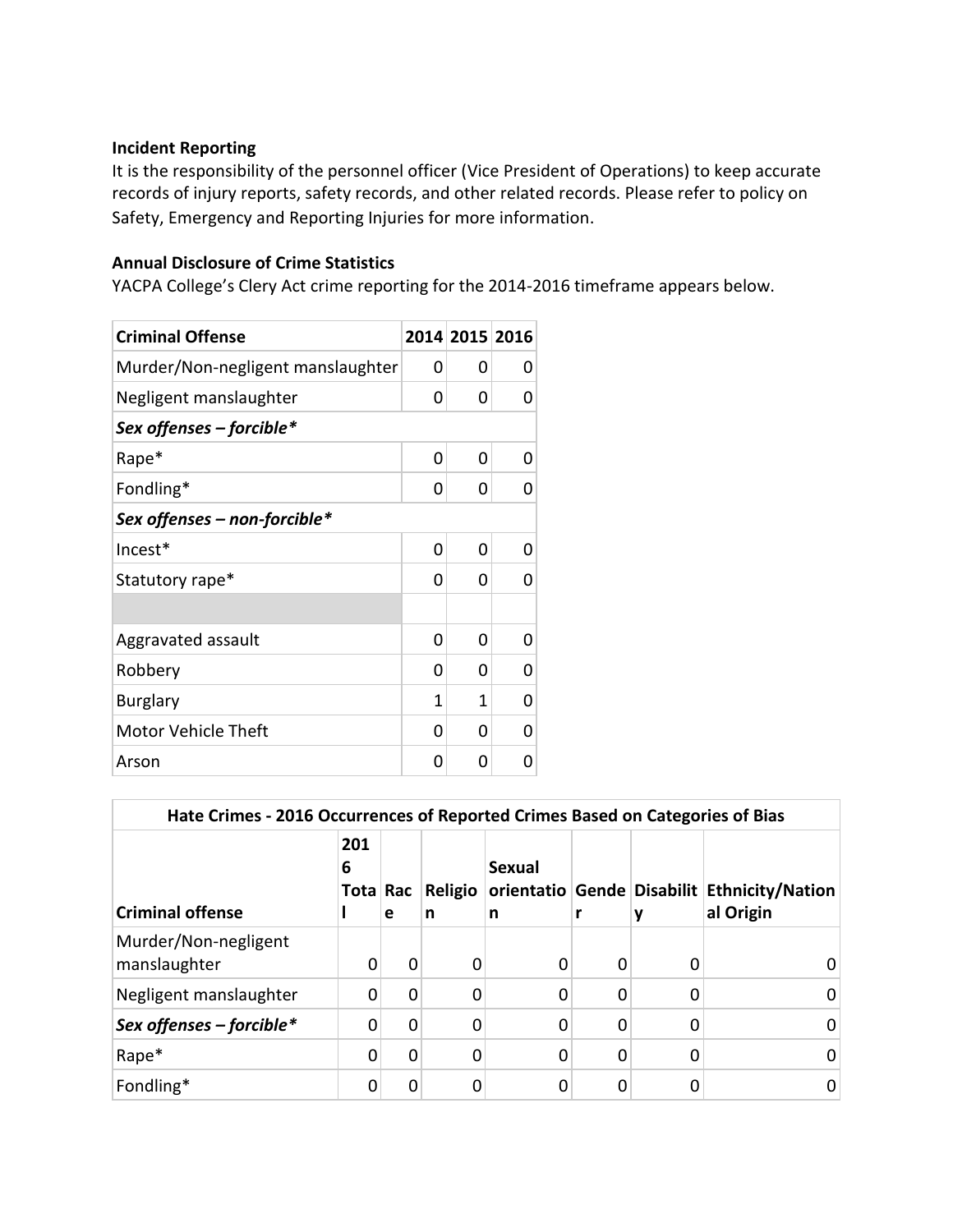| Sex offenses - non-forcible*                 | 0              | $\Omega$       | $\Omega$       | 0 | $\mathbf 0$ | 0 | $\Omega$    |
|----------------------------------------------|----------------|----------------|----------------|---|-------------|---|-------------|
| Incest*                                      | $\mathbf 0$    | $\Omega$       | $\Omega$       | 0 | $\mathbf 0$ | 0 | 0           |
| Statutory rape*                              | $\mathbf 0$    | $\Omega$       | $\Omega$       | 0 | $\mathbf 0$ | 0 | 0           |
| Aggravated assault                           | 0              | $\mathbf{0}$   | $\Omega$       | 0 | $\mathbf 0$ | 0 | 0           |
| Robbery                                      | $\mathbf 0$    | $\Omega$       | $\Omega$       | 0 | $\mathbf 0$ | 0 | 0           |
| <b>Burglary</b>                              | $\overline{0}$ | $\mathbf{0}$   | $\Omega$       | 0 | $\mathbf 0$ | 0 | 0           |
| <b>Motor Vehicle Theft</b>                   | 0              | $\Omega$       | $\Omega$       | 0 | $\mathbf 0$ | 0 | 0           |
| Arson                                        | 0              | $\Omega$       | $\Omega$       | 0 | $\mathbf 0$ | 0 | $\mathbf 0$ |
| Simple assault                               | 0              | $\overline{0}$ | $\overline{0}$ | 0 | $\mathbf 0$ | 0 | 0           |
| Larceny - theft                              | $\mathbf 0$    | $\mathbf{0}$   | $\overline{0}$ | 0 | $\mathbf 0$ | 0 | 0           |
| Intimidation                                 | $\mathbf 0$    | $\mathbf{0}$   | $\Omega$       | 0 | $\mathbf 0$ | 0 | $\mathbf 0$ |
| Destruction/damage/vandal<br>ism of property | 0              | $\Omega$       | 0              | 0 | $\mathbf 0$ | 0 | 0           |

| Hate Crimes - 2015 Occurrences of Reported Crimes Based on Categories of Bias |  |  |
|-------------------------------------------------------------------------------|--|--|
|-------------------------------------------------------------------------------|--|--|

| <b>Criminal offense</b>              | 201<br>5<br>Tota Rac | e        | <b>Religio</b><br>n | <b>Sexual</b><br>n | r              | y           | orientatio Gende Disabilit Ethnicity/Nation<br>al Origin |
|--------------------------------------|----------------------|----------|---------------------|--------------------|----------------|-------------|----------------------------------------------------------|
| Murder/Non-negligent<br>manslaughter | 0                    | 0        | 0                   | 0                  | $\mathbf 0$    | 0           | 0                                                        |
| Negligent manslaughter               | 0                    | 0        | 0                   | 0                  | $\mathbf 0$    | 0           | 0                                                        |
| Sex offenses - forcible*             | $\mathbf 0$          | 0        | 0                   | 0                  | $\mathbf 0$    | $\Omega$    | 0                                                        |
| Rape*                                | 0                    | 0        | 0                   | $\mathbf 0$        | $\overline{0}$ | 0           | 0                                                        |
| Fondling*                            | $\mathbf 0$          | 0        | 0                   | 0                  | $\mathbf 0$    | 0           | 0                                                        |
| Sex offenses - non-forcible*         | $\mathbf 0$          | 0        | 0                   | 0                  | $\mathbf 0$    | 0           | 0                                                        |
| Incest*                              | $\overline{0}$       | 0        | 0                   | 0                  | $\overline{0}$ | 0           | $\overline{0}$                                           |
| Statutory rape*                      | 0                    | 0        | 0                   | 0                  | $\overline{0}$ | $\Omega$    | 0                                                        |
| Aggravated assault                   | 0                    | 0        | 0                   | 0                  | $\mathbf 0$    | 0           | 0                                                        |
| Robbery                              | 0                    | 0        | 0                   | 0                  | $\mathbf 0$    | 0           | 0                                                        |
| <b>Burglary</b>                      | 0                    | 0        | 0                   | 0                  | $\mathbf 0$    | 0           | 0                                                        |
| <b>Motor Vehicle Theft</b>           | $\mathbf 0$          | $\Omega$ | 0                   | $\mathbf 0$        | $\overline{0}$ | $\mathbf 0$ | $\overline{0}$                                           |
| Arson                                | 0                    | 0        | 0                   | 0                  | $\overline{0}$ | 0           | 0                                                        |
| Simple assault                       | 0                    | 0        | 0                   | 0                  | $\mathbf 0$    | 0           | 0                                                        |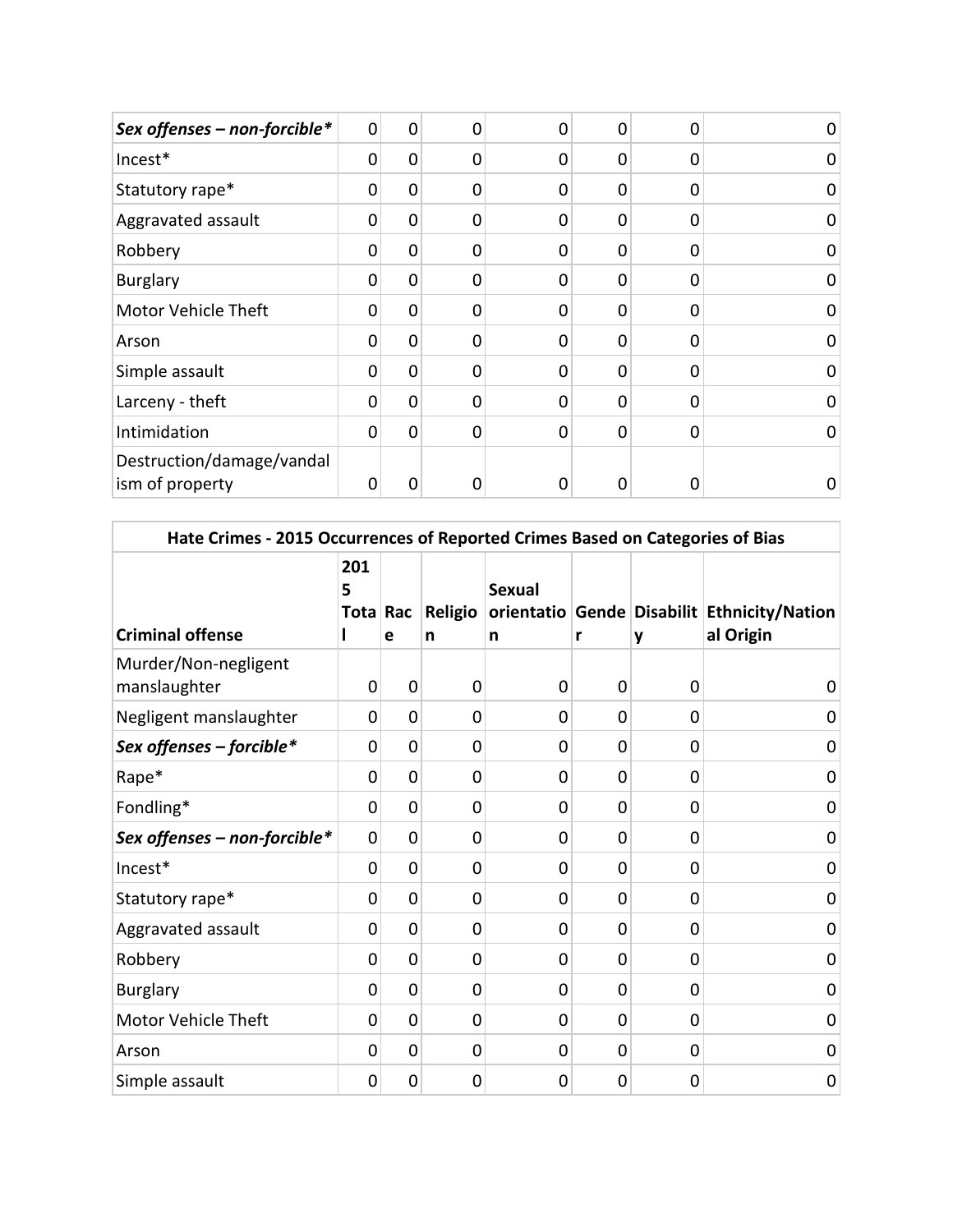| Larceny - theft           |  |  |  |  |
|---------------------------|--|--|--|--|
| Intimidation              |  |  |  |  |
| Destruction/damage/vandal |  |  |  |  |
| ism of property           |  |  |  |  |

### **Hate Crimes - 2014 Occurrences of Reported Crimes Based on Categories of Bias**

| <b>Criminal offense</b>                      | 201<br>4<br>Tota Rac | e              | <b>Religio</b><br>n | <b>Sexual</b><br>n | r              | y              | orientatio Gende Disabilit Ethnicity/Nation<br>al Origin |
|----------------------------------------------|----------------------|----------------|---------------------|--------------------|----------------|----------------|----------------------------------------------------------|
| Murder/Non-negligent<br>manslaughter         | $\mathbf 0$          | $\mathbf 0$    | 0                   | 0                  | $\mathbf 0$    | 0              | 0                                                        |
| Negligent manslaughter                       | 0                    | $\overline{0}$ | 0                   | 0                  | 0              | 0              | 0                                                        |
| Sex offenses - forcible*                     | 0                    | $\overline{0}$ | $\Omega$            | 0                  | $\overline{0}$ | $\Omega$       | 0                                                        |
| Rape*                                        | $\mathbf 0$          | $\mathbf 0$    | 0                   | 0                  | $\overline{0}$ | 0              | 0                                                        |
| Fondling*                                    | $\mathbf 0$          | $\mathbf 0$    | $\overline{0}$      | 0                  | $\overline{0}$ | $\overline{0}$ | 0                                                        |
| Sex offenses - non-forcible*                 | 0                    | $\mathbf 0$    | 0                   | 0                  | 0              | 0              | 0                                                        |
| Incest*                                      | $\mathbf 0$          | $\overline{0}$ | $\Omega$            | 0                  | $\overline{0}$ | $\Omega$       | 0                                                        |
| Statutory rape*                              | $\mathbf 0$          | $\mathbf 0$    | 0                   | 0                  | 0              | 0              | 0                                                        |
| Aggravated assault                           | $\mathbf 0$          | $\mathbf 0$    | $\overline{0}$      | 0                  | $\mathbf 0$    | 0              | 0                                                        |
| Robbery                                      | 0                    | $\mathbf 0$    | 0                   | 0                  | $\mathbf 0$    | 0              | 0                                                        |
| <b>Burglary</b>                              | $\overline{0}$       | $\overline{0}$ | $\Omega$            | 0                  | $\overline{0}$ | $\Omega$       | 0                                                        |
| <b>Motor Vehicle Theft</b>                   | $\mathbf 0$          | $\mathbf 0$    | $\overline{0}$      | 0                  | $\overline{0}$ | 0              | 0                                                        |
| Arson                                        | $\mathbf 0$          | $\mathbf 0$    | $\overline{0}$      | $\mathbf 0$        | $\overline{0}$ | $\overline{0}$ | $\mathbf 0$                                              |
| Simple assault                               | $\mathbf 0$          | $\mathbf 0$    | 0                   | 0                  | $\mathbf 0$    | 0              | $\mathbf 0$                                              |
| Larceny - theft                              | $\overline{0}$       | $\overline{0}$ | $\Omega$            | 0                  | $\overline{0}$ | $\Omega$       | 0                                                        |
| Intimidation                                 | $\overline{0}$       | $\overline{0}$ | $\overline{0}$      | 0                  | $\overline{0}$ | $\overline{0}$ | 0                                                        |
| Destruction/damage/vandal<br>ism of property | 0                    | $\overline{0}$ | 0                   | 0                  | $\mathbf 0$    | 0              | 0                                                        |

# **Violence Against Women Act (VAWA) Offenses**

| Criminal Offense   2014   2015   2016 |   |   |             |
|---------------------------------------|---|---|-------------|
| Domestic Violence                     | n | n | 0           |
| Dating Violence                       | U | U | $^{\prime}$ |